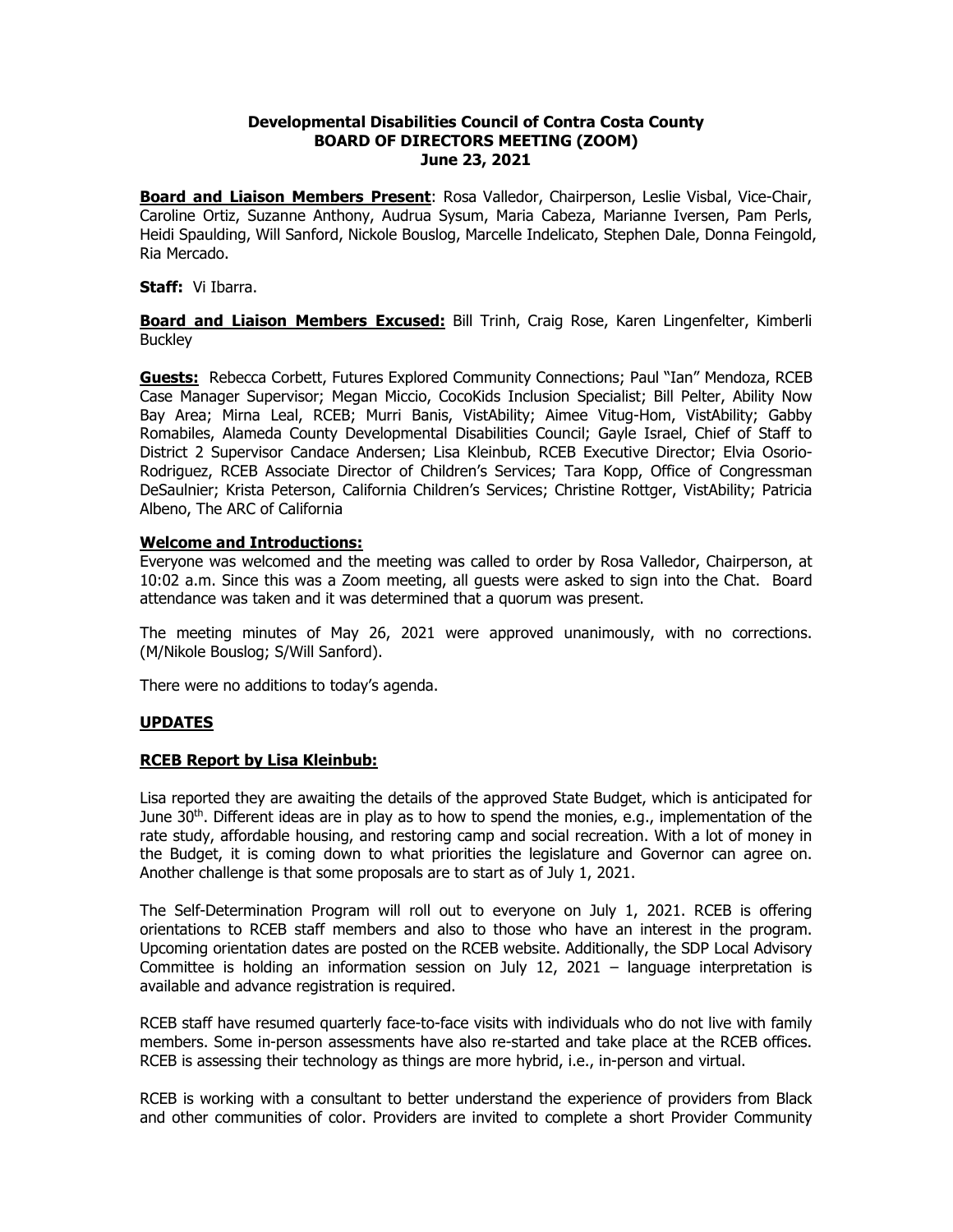Survey, which will be used to gather information and invite providers to participate in focus groups or listening sessions. Focus groups comprised of individuals and families who receive services will also be a part of gaining a broader understanding of unique ethnic and cultural needs. A link for individuals and families will be provided at a later date. RCEB will not be a part of any listening session and all information will be kept confidential.

# **State Council on Developmental Disabilities (SCDD) Bay Area Office Report by Vi Ibarra:**

Vi reported on Sheraden's behalf today. PPE is still available - lots of gowns! Supplies are being stored in the Oakland office, which is set to relocate in a couple of months. So, SCDD would like to distribute as much of the supplies as needed and possible. Contact Sheraden directly to place an order.

Upcoming meetings (Vi provided links in the Zoom chat box):

- Community Vaccine Advisory Committee: June 23, 2021 from 3:00-5:00pm<br>- SCDD Bay Area Office's Regional Advisory Committee: June 30, 2021 topi
- SCDD Bay Area Office's Regional Advisory Committee: June 30, 2021 topics include homecare advocacy and long term support services
- Measure X presentation: June 23, 2021
- Employment First Committee: July 22, 2021 from 10:30am-2:30pm
- Self-Advocates Advisory Committee: July 26, 2021 from 2:00-5:00pm<br>- SCDD Board Meeting: July 27, 2021 from 10:30am-2:30pm
- SCDD Board Meeting: July 27, 2021 from 10:30am-2:30pm

Vi also provide links to upcoming slate of presentations and agendas for Measure X as well as other county advisory committees, in the Zoom chat box.

Upcoming trainings include Self-Determination Program orientation for providers, plain language presentation, and crisis intervention training for law enforcement.

## **Council Chairperson Report by Rosa Valledor:**

Rosa announced that the proposed DD Council Board meeting schedule for next fiscal year will be provided and voted on during the council members' planning session in August. There are currently two openings on the Board; those interested are asked to attend at least three meetings. Self-advocates are encouraged to join.

With today's meeting being the last DD Council meeting of 2020-21, Rosa thanked everyone for their participation. Due to the pandemic and the need for virtual meetings, there seemed to be more meetings overall! Despite the challenges everyone faced in the last 14 months, we are making it through the pandemic. Rosa expressed her gratitude for the work that has been accomplished and recognized efforts, challenges, and losses in this past year:

- Thanks to Vi, the Council is now offering Spanish interpretation.
- A lot of PPE was delivered
- Everyone figured out how to meet virtually and Zoom in.
- Some are mourning the loss of loved ones
- DSPs played a critical role; Rosa recognized and thanked Pamela Rice and Conchita for their outstanding support.
- Thanks to Ria Mercado and her staff, the Open House Center spearheaded the effort on how to perform vaccinations for the I/DD community and then shared their best practices with the provider community.
- Rosa applauded the DD Council Award recipients for their excellent contributions; a few are in our midst including Donna Feingold (Lifetime in Excellence) and Michael Pereira (Excellence in Service).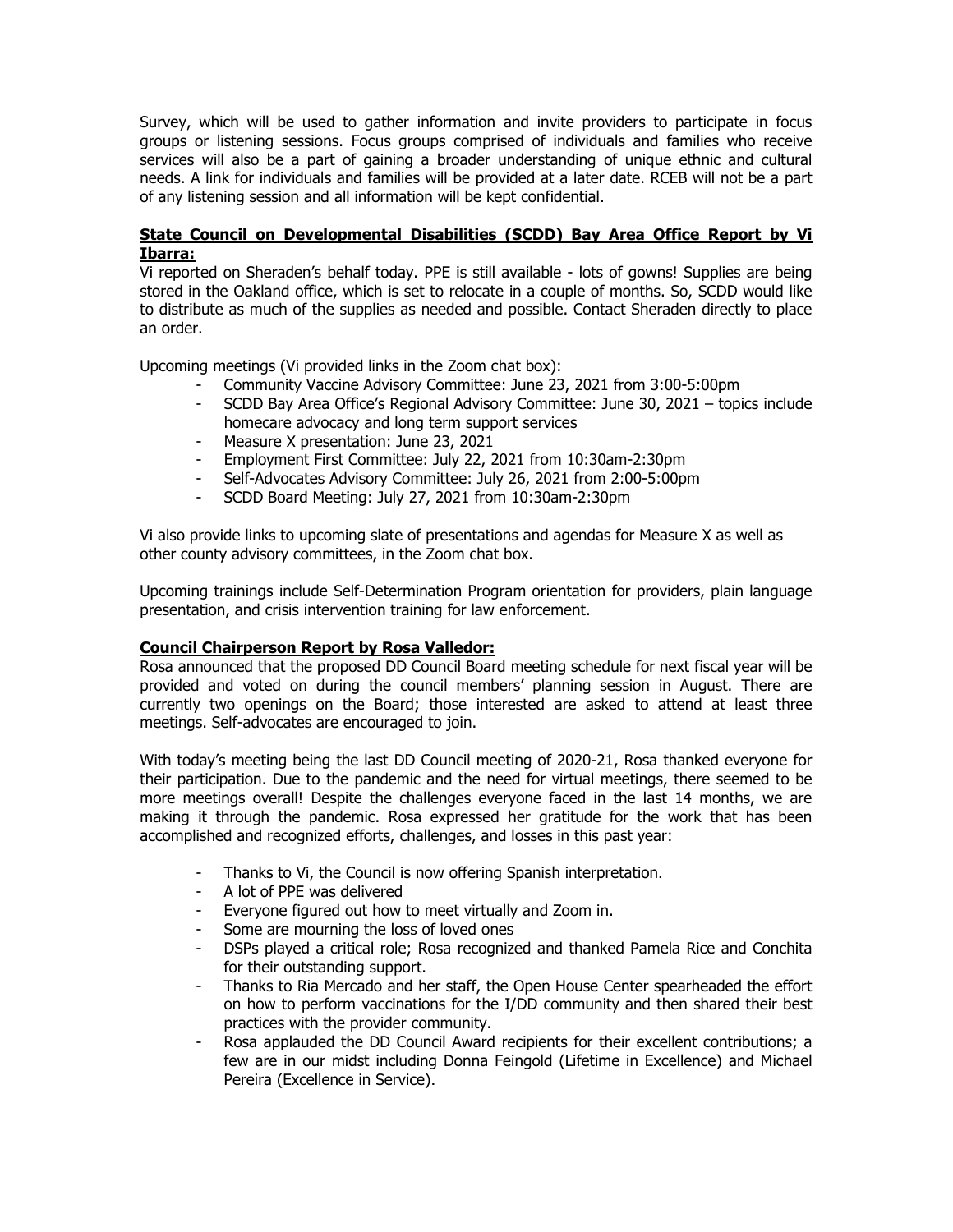## **Executive Assistant to the Council Report by Vi Ibarra**:

Vi reminded all guests to put their names in the chat for attendance recording.

Vi has been attending Measure X Advisory Committee meetings and provided the following information:

- The measure proposes a Contra Costa County sales tax for 20 years. If passed, \$81M in revenue is projected, with proceeds from the tax to go to the State's General Fund.
- Vi and Nikole B. will present to the Advisory Committee tonight (June 23, 2021) at 5:00pm, representing the interests of the disabilities and mental health communities. The presentation will be followed up with a DD Council report; not much time is allotted for their actual presentation.
- A link was provided in the chat box for those interested in attending the presentation and/or future meetings.

#### **Board Membership Report by Vi Ibarra:**

DD Council Board meetings will eventually return to in-person. If your organization or agency has the space to accommodate the Board meeting, members, and public, let Vi know please.

#### **Committee Liaison Reports:**

CCTA Paratransit Coordinating Council: Vi announced the next meeting is scheduled for July 19, 2021.

#### East Bay Legislative Coalition:

Will reported that there are 90 to 100 trailer bills in the new fiscal year State Budget, as compared to about 20 trailer bills during a "normal" year! Assembly Bill 128 is a budget bill that is all about money. It is uncertain how this Act is to be implemented.

There should be a significant infusion of funding in our own community, including housing (such as the development of a rental assistance program). Donna Feingold commented that having so much money it is not something we usually hear when discussing the Developmental Disabilities budget! Advocacy efforts continue - Stephen Dale shared a link in the Zoom chat box to the "Future is Us" campaign and an open letter to Governor Newsom.

Also, Will provided the following information:

- The election to recall Governor Newsom could happen sometime after the end of summer
- Additional funding was put into the Self-Determination Program to support the Regional Centers and individuals during the transition phase of rollout.
- Senate Bill 639 passed the Senate and is expected to pass at the Assembly. The State Council will have a role in managing its implementation.
- The next EBLC meeting is scheduled for July 7, 2021 at 2:00pm (note the change in time, not 12:30pm).

Emergency Planning Engagement: Aimee announced that PG&E will be holding emergency preparedness "open house" meetings and provided a link in the chat box. Anyone can join and everyone should prepare especially with an early wildfire season upon us.

HireAble: Donna announced there will be a guest speaker at the next HireAble member meeting scheduled for June 25, 2021 at 9:30am. The presentation will be on progressive employment.

Transition Task Force: Vi stated there is nothing new to report.